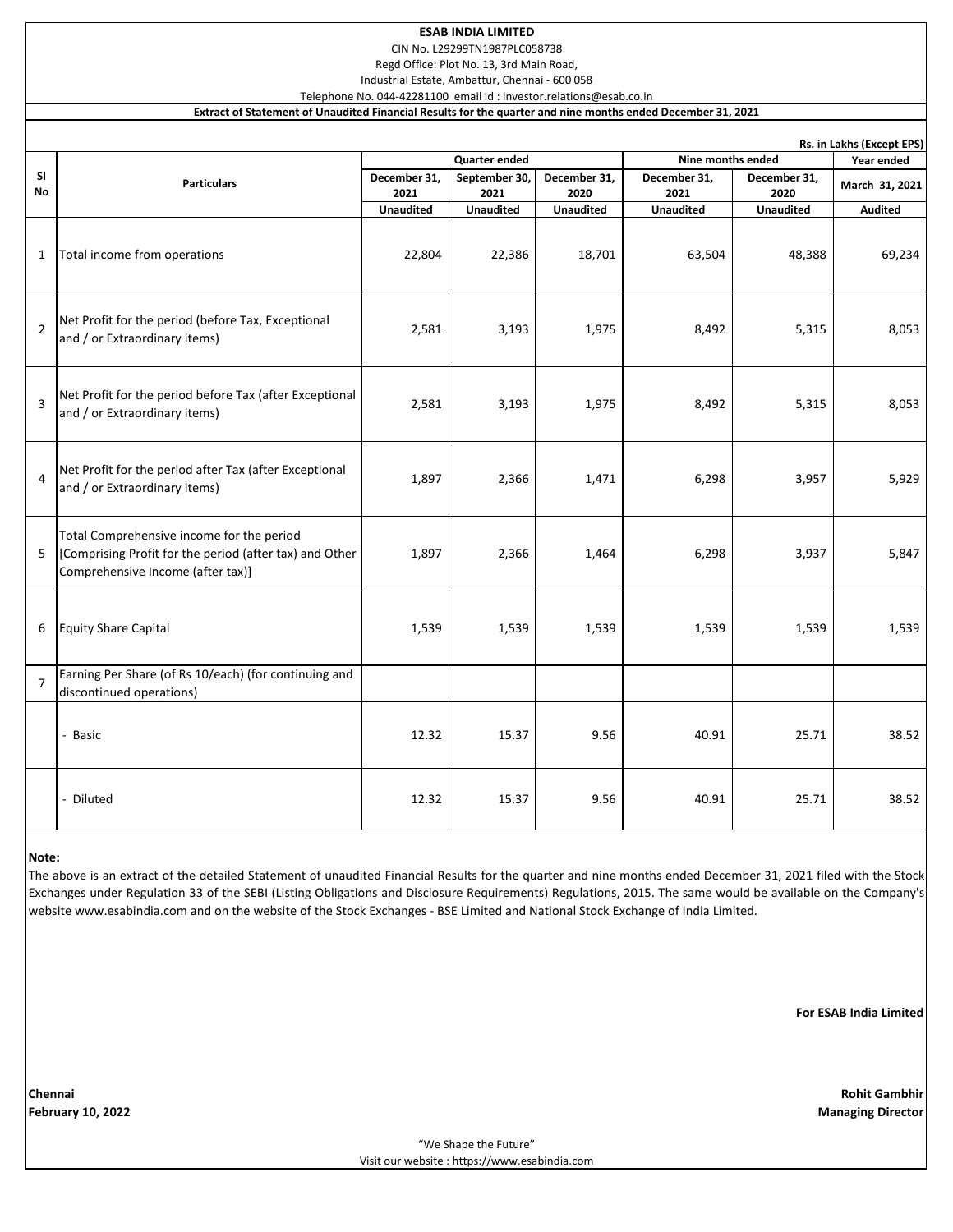# **ESAB INDIA LIMITED**

CIN No. L29299TN1987PLC058738

Regd Office: Plot No. 13, 3rd Main Road,

Industrial Estate, Ambattur, Chennai - 600 058

Telephone No. 044-42281100 email id : investor.relations@esab.co.in **Statement of Unaudited Financial Results for the quarter and nine months ended December 31, 2021**

|                                                      | Rs. in Lakhs (Except EPS) |                  |                  |                  |                  |                |  |  |  |  |
|------------------------------------------------------|---------------------------|------------------|------------------|------------------|------------------|----------------|--|--|--|--|
|                                                      | <b>Quarter ended</b>      |                  |                  |                  |                  | Year ended     |  |  |  |  |
| <b>Particulars</b>                                   | December 31,              | September 30,    | December 31,     | December 31,     | December 31,     | March 31, 2021 |  |  |  |  |
|                                                      | 2021                      | 2021             | 2020             | 2021             | 2020             |                |  |  |  |  |
|                                                      | <b>Unaudited</b>          | <b>Unaudited</b> | <b>Unaudited</b> | <b>Unaudited</b> | <b>Unaudited</b> | <b>Audited</b> |  |  |  |  |
|                                                      |                           |                  |                  |                  |                  |                |  |  |  |  |
| Revenue from operations                              | 22,570                    | 22,121           | 18,393           | 62,809           | 47,418           | 68,116         |  |  |  |  |
| Other income                                         | 234                       | 265              | 308              | 695              | 970              | 1,118          |  |  |  |  |
| <b>Total income</b>                                  | 22,804                    | 22,386           | 18,701           | 63,504           | 48,388           | 69,234         |  |  |  |  |
| <b>Expenses</b>                                      |                           |                  |                  |                  |                  |                |  |  |  |  |
| Cost of raw materials and components                 |                           |                  |                  |                  |                  |                |  |  |  |  |
| consumed                                             | 11,632                    | 10,408           | 9,469            | 30,683           | 20,840           | 31,063         |  |  |  |  |
| Purchase of stock-in-trade                           | 2,884                     | 3,614            | 2,717            | 9,125            | 9,376            | 12,434         |  |  |  |  |
| Changes in inventories of finished goods, stock-     | 80                        | (196)            | (175)            | (635)            | 505              | 418            |  |  |  |  |
| in-trade and work-in-progress                        |                           |                  |                  |                  |                  |                |  |  |  |  |
| Employee benefits expense                            | 2,275                     | 2,218            | 1,945            | 6,670            | 5,485            | 7,674          |  |  |  |  |
| Finance costs                                        | 2                         | 10               | 10               | 22               | 32               | 41             |  |  |  |  |
| Depreciation and amortisation expense                | 284                       | 281              | 288              | 844              | 895              | 1,171          |  |  |  |  |
| Other expenses                                       | 3,066                     | 2,858            | 2,472            | 8,303            | 5,940            | 8,380          |  |  |  |  |
| <b>Total expenses</b>                                | 20,223                    | 19,193           | 16,726           | 55,012           | 43,073           | 61,181         |  |  |  |  |
| Profit before exceptional items and tax              | 2,581                     | 3,193            | 1,975            | 8,492            | 5,315            | 8,053          |  |  |  |  |
| Less: Exceptional items                              |                           |                  |                  |                  |                  |                |  |  |  |  |
| Profit after exceptional items before tax            | 2,581                     | 3,193            | 1,975            | 8,492            | 5,315            | 8,053          |  |  |  |  |
| Tax expense                                          |                           |                  |                  |                  |                  |                |  |  |  |  |
| Current tax                                          | 651                       | 777              | 487              | 2,122            | 1,386            | 2,055          |  |  |  |  |
| -Adjustment of tax relating to earlier years         |                           |                  |                  |                  |                  | 33             |  |  |  |  |
| -Deferred tax expense/(credit)                       | 33                        | 50               | 17               | 72               | (28)             | 36             |  |  |  |  |
|                                                      | 684                       | 827              | 504              | 2,194            | 1,358            | 2,124          |  |  |  |  |
|                                                      |                           |                  |                  |                  |                  |                |  |  |  |  |
| Profit for the period                                | 1,897                     | 2,366            | 1,471            | 6,298            | 3,957            | 5,929          |  |  |  |  |
| Other comprehensive income/(expense) - net<br>of tax |                           |                  | (7)              |                  | (20)             | (82)           |  |  |  |  |
| <b>Total comprehensive income</b>                    | 1,897                     | 2,366            | 1,464            | 6,298            | 3,937            | 5,847          |  |  |  |  |
| Paid up equity share capital (Face value of Rs.      |                           |                  |                  |                  |                  |                |  |  |  |  |
| 10 each)                                             | 1,539                     | 1,539            | 1,539            | 1,539            | 1,539            | 1,539          |  |  |  |  |
| Reserves and surplus (i.e other equity)              |                           |                  |                  |                  |                  | 24,383         |  |  |  |  |
| <b>Networth</b>                                      |                           |                  |                  |                  |                  | 25,922         |  |  |  |  |
| Earnings per equity share (EPS)                      |                           |                  |                  |                  |                  |                |  |  |  |  |
| Basic and diluted (in Rs.)                           | 12.32                     | 15.37            | 9.56             | 40.91            | 25.71            | 38.52          |  |  |  |  |
| Weighted average number of shares (Nos.)             | 1,53,93,020               | 1,53,93,020      | 1,53,93,020      | 1,53,93,020      | 1,53,93,020      | 1,53,93,020    |  |  |  |  |
| Par value of equity share (in Rs.)                   | 10                        | 10               | 10               | 10               | 10               | 10             |  |  |  |  |
|                                                      |                           |                  |                  |                  |                  |                |  |  |  |  |